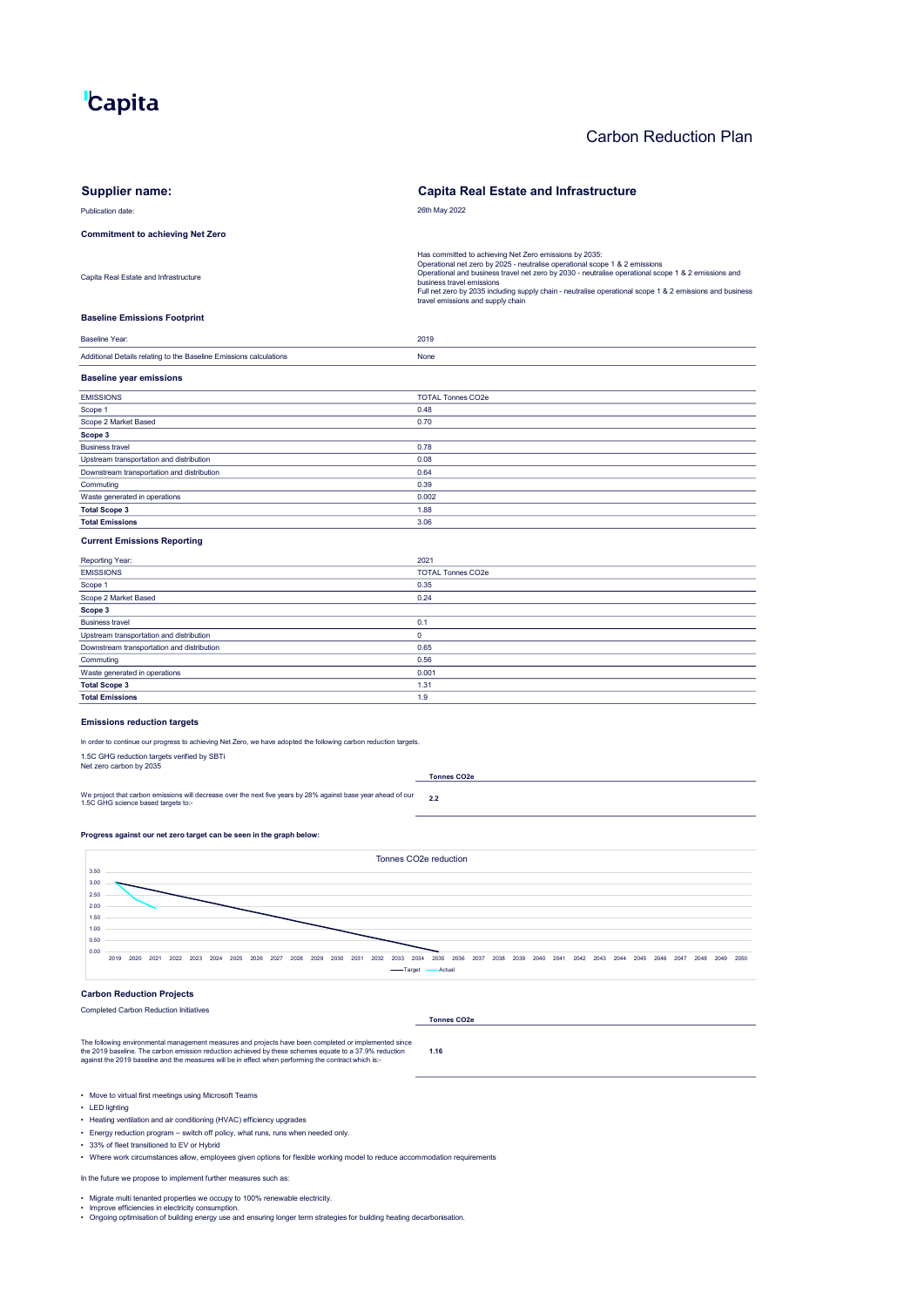• Improve data and reporting to improve accuracy of carbon accounting.

- Reduce business travel emissions by greening our fleet and increase use of online meeting tools. Transport emissions will fall as cars, trains and planes produce less carbon.
- Engage with supply chain to ensure suppliers set science-based carbon reduction targets and commit to net zero. Monitor top 200 supplier emissions annually<br>• Reduce commuting emissions